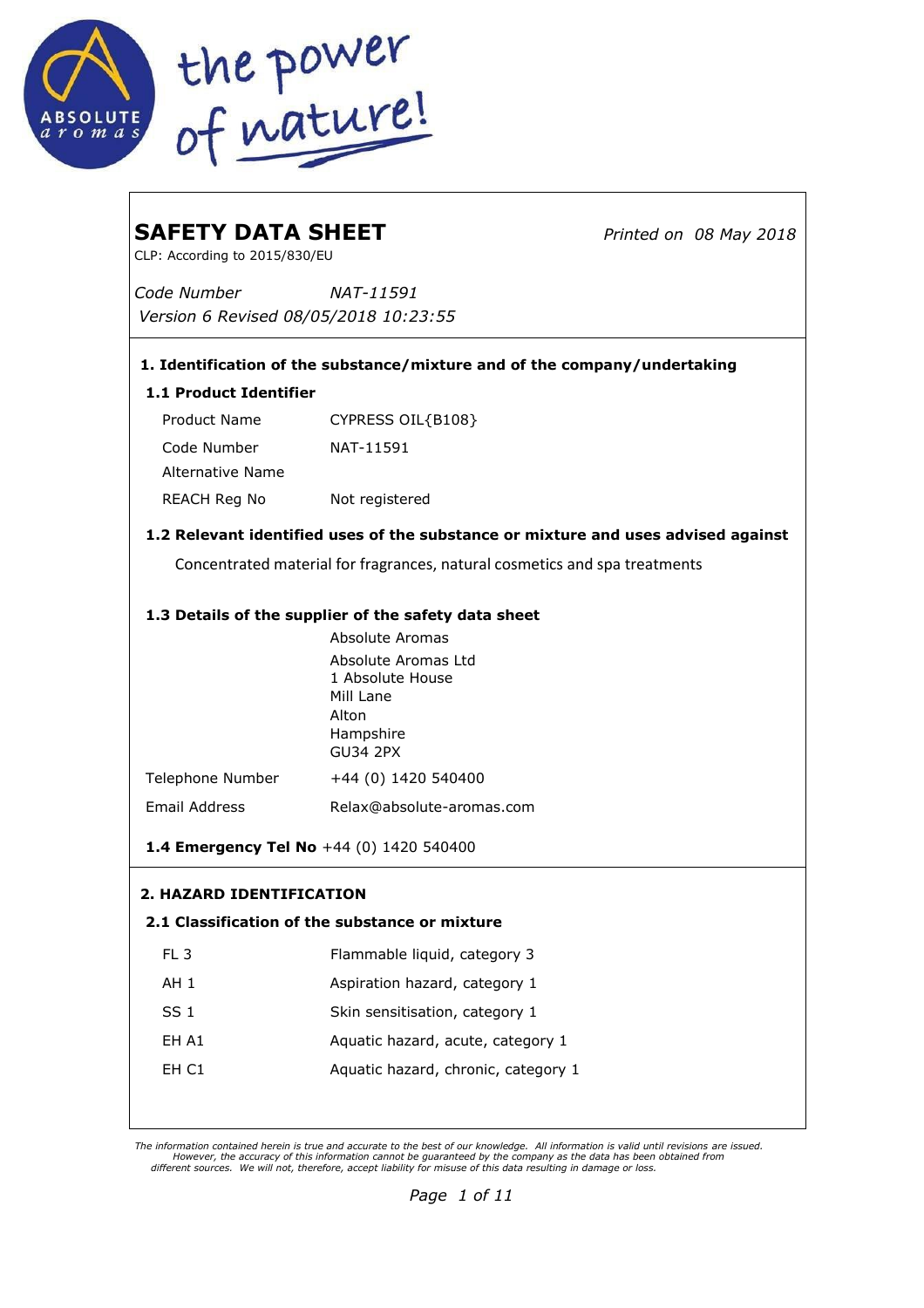| <b>SAFETY DATA SHEET</b><br>CLP: According to 2015/830/EU                                                                                    |                                                              |                                                            | Printed on 08 May 2018 |
|----------------------------------------------------------------------------------------------------------------------------------------------|--------------------------------------------------------------|------------------------------------------------------------|------------------------|
| Code Number<br>Version 6 Revised 08/05/2018 10:23:55                                                                                         | <i>NAT-11591</i>                                             |                                                            |                        |
| <b>CLP Label elements</b><br><b>Hazard Pictograms</b>                                                                                        | CLP classification according to Regulation (EC) No 1272/2008 |                                                            |                        |
| Signal Word                                                                                                                                  | Danger                                                       |                                                            |                        |
| <b>Hazard Statements</b>                                                                                                                     |                                                              |                                                            |                        |
| H <sub>226</sub>                                                                                                                             | Flammable liquid and vapour                                  |                                                            |                        |
| H304                                                                                                                                         | May be fatal if swallowed and enters airways                 |                                                            |                        |
| H317                                                                                                                                         | May cause an allergic skin reaction                          |                                                            |                        |
| H410                                                                                                                                         |                                                              | Very toxic to aquatic life with long lasting effects       |                        |
|                                                                                                                                              | <b>Precautionary Statements</b>                              |                                                            |                        |
| P <sub>210</sub>                                                                                                                             | other ignnition sources. No smoking.                         | Keep away from heat, hot surfaces, sparks, open flames and |                        |
| P <sub>262</sub>                                                                                                                             | Do not get in eyes, on skin, or on clothing.                 |                                                            |                        |
| P273                                                                                                                                         | Avoid release to the environment.                            |                                                            |                        |
| P <sub>280</sub>                                                                                                                             | Wear protective gloves and eye protection                    |                                                            |                        |
| $P301 + P310$                                                                                                                                |                                                              | IF SWALLOWED: Immediately call a poison centre/doctor.     |                        |
| P331                                                                                                                                         | Do NOT induce vomiting.                                      |                                                            |                        |
| P332+P313                                                                                                                                    | If skin irritation occurs: Get medical advice.               |                                                            |                        |
| 2.3 Other Hazards<br>Contains Linalool which may produce an allergic reaction<br>No further information available at this time               |                                                              |                                                            |                        |
| 3. Composition / information on ingredients<br>Any percentage values listed here for hazardous components are for illustrative purposes only |                                                              |                                                            |                        |

The information contained herein is true and accurate to the best of our knowledge. All information is valid until revisions are<br>issued. However, the accuracy of this information cannot be guaranteed by the company as the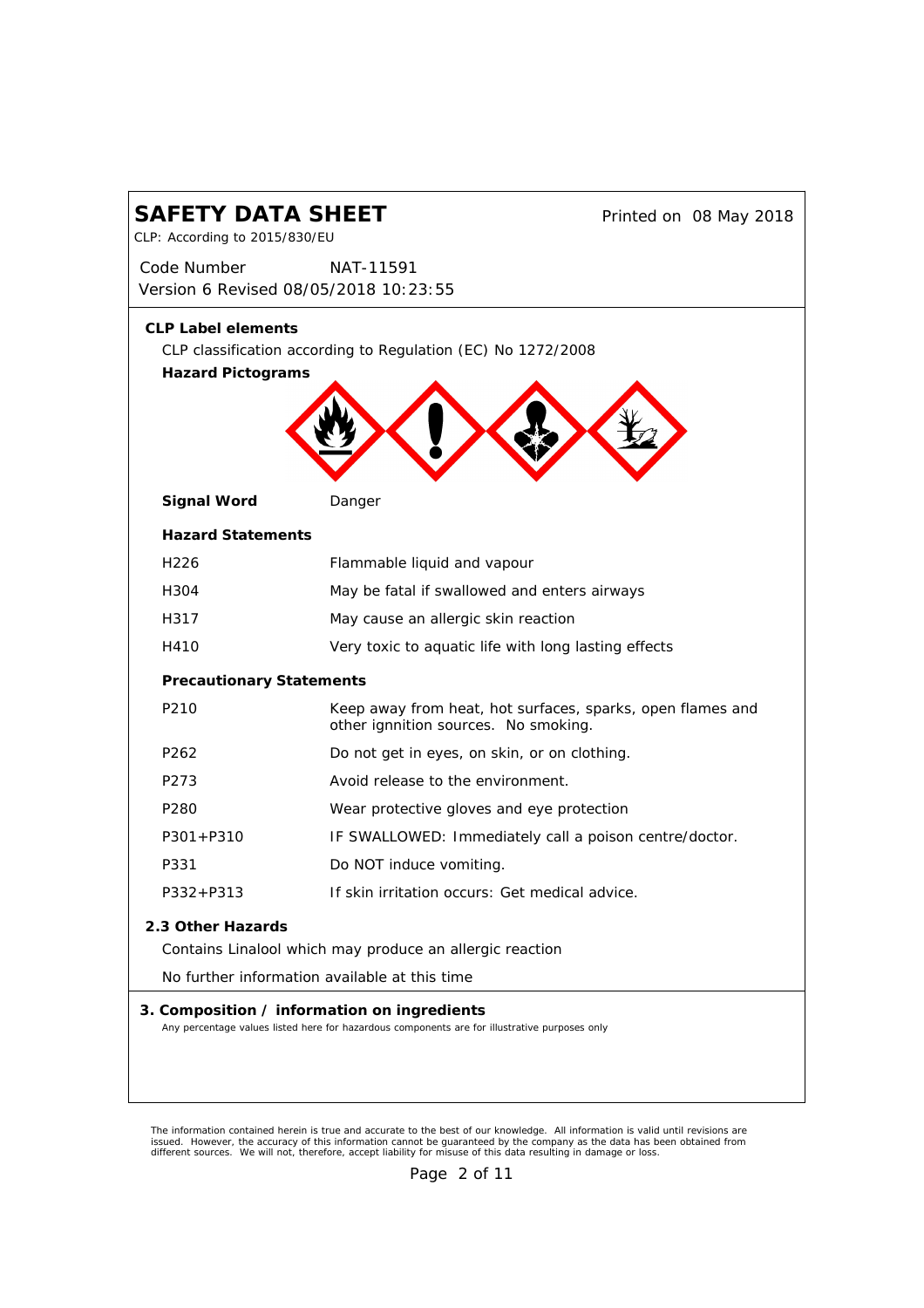| CLP: According to 2015/830/EU                       |                                                                           |             |
|-----------------------------------------------------|---------------------------------------------------------------------------|-------------|
| Code Number                                         | <i>NAT-11591</i>                                                          |             |
|                                                     | Version 6 Revised 08/05/2018 10:23:55                                     |             |
| 3.1 Substances                                      |                                                                           |             |
| Description                                         | CYPRESS OIL{B108}                                                         |             |
| EC/EINECS                                           | 283-626-9                                                                 |             |
| CAS Number                                          | 84696-07-1                                                                |             |
| USCAS Number                                        | 8013-86-3                                                                 |             |
| Hazardous components                                |                                                                           |             |
| <b>ID Numbers</b>                                   | Chemical Name, Classification and Hazards                                 | Conc $(\%)$ |
| CAS<br>$80 - 56 - 8$<br>EINECS 201-291-9            | alpha-Pinene                                                              | 50.0000     |
| <b>REACH</b>                                        | FL 3; SCI 2; SS 1B; AH 1<br>H226, H304, H315, H317                        |             |
| CAS<br>13466-78-9<br>EINECS 236-719-3               | delta-3-Carene                                                            | 26.0000     |
| <b>REACH</b>                                        | FL 3; SCI 2; SS 1; AH 1<br>H226, H304, H315, H317                         |             |
| CAS<br>7705-14-8                                    | d, I-Limonene (isomer unspecified)                                        | 4.8000      |
| EINECS 231-732-0<br><b>REACH</b>                    | FL 3; AH 1; SCI 2; SS 1B; EH A1, C1<br>H226, H304, H315, H317, H400, H410 |             |
| CAS<br>586-62-9<br>EINECS 209-578-0                 | Terpinolene                                                               | 4.2000      |
| REACH                                               | FL 3; AH 1; EH C2<br>H226, H304, H411                                     |             |
| CAS<br>$77 - 53 - 2$                                | Cedrol (alpha-Cedrol)                                                     | 3.6100      |
| EINECS 201-035-6<br>REACH                           | EH <sub>C2</sub><br>H411                                                  |             |
| CAS<br>8007-35-0<br>EINECS 232-357-5<br>REACH       | Terpinyl acetate                                                          | 3.0000      |
|                                                     | EH <sub>C2</sub><br>H411                                                  |             |
| CAS<br>$123 - 35 - 3$<br>EINECS 204-622-5<br>REACH  | Myrcene                                                                   | 2.8000      |
|                                                     | FL 3; AH 1; SCI 2; EDI 2<br>H226, H304, H315, H319                        |             |
| CAS<br>562-74-3<br>EINECS 209-235-5<br><b>REACH</b> | Terpinene-4-ol (4-Terpineol) (4-Carvomenthenol)                           | 2.1000      |
|                                                     | ATO 4(1300); SCI 2; EDI 2<br>H302, H315, H319                             |             |
| CAS<br>127-91-3<br>EINECS 204-872-5<br>REACH        | beta-Pinene                                                               | 1.6500      |
|                                                     | FL 3; SCI 2; SS 1B; AH 1<br>H226, H304, H315, H317                        |             |
| CAS<br>99-85-4<br>EINECS 202-794-6<br><b>REACH</b>  | gamma-Terpinene (p-Mentha-1,4-diene)                                      | 0.9000      |
|                                                     | FL 3: AH 1<br>H226, H304                                                  |             |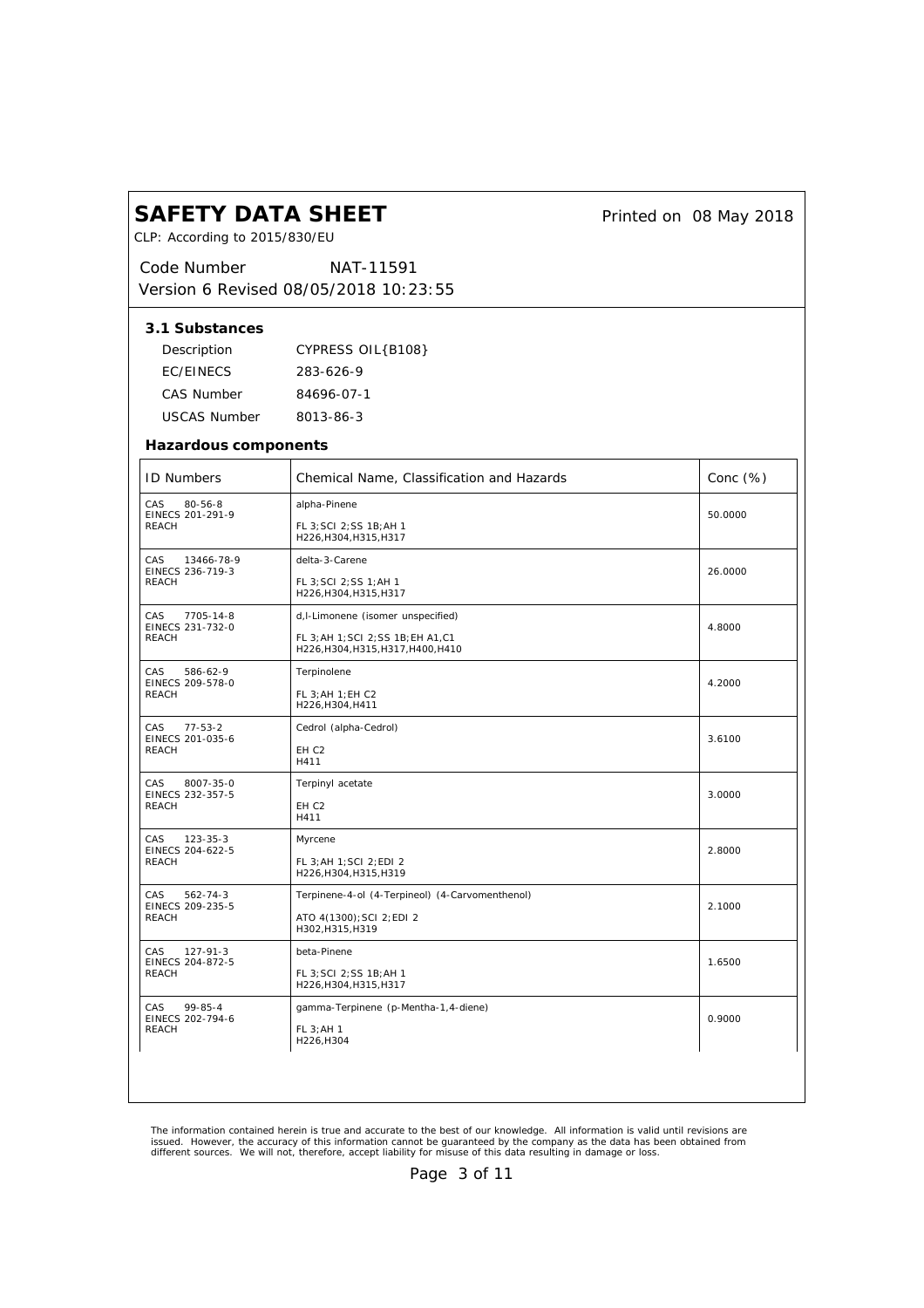*Printed on 08 May 2018*

CLP: According to 2015/830/EU

#### *Code Number Version 6 Revised 08/05/2018 10:23:55 NAT-11591*

| CAS<br>$99 - 87 - 6$<br>EINECS 202-796-7<br><b>REACH</b><br>CAS<br>$99 - 86 - 5$ | para-Cymene                                              | 0.8000 |
|----------------------------------------------------------------------------------|----------------------------------------------------------|--------|
|                                                                                  | FL 3: AH 1: EH C2<br>H226, H304, H411                    |        |
|                                                                                  | Terpinenes (para-Mentha-1,4-diene)                       | 0.6000 |
| EINECS 202-795-1<br><b>REACH</b>                                                 | FL 3; ATO 4(1680); AH 1; EH C2<br>H226, H302, H304, H411 |        |
| CAS<br>79-92-5<br>EINECS 201-234-8                                               | Camphene                                                 | 0.6000 |
| <b>REACH</b>                                                                     | FS 2; EDI 2; EH A1, C1<br>H228, H319, H400, H410         |        |
| CAS<br>470-82-6<br>EINECS 207-431-5                                              | 1,8-Cineole (Eucalyptol)                                 | 0.5000 |
| <b>REACH</b>                                                                     | FL <sub>3</sub><br>H226                                  |        |
| CAS<br>$78 - 70 - 6$<br>EINECS 201-134-4                                         | Linalool                                                 | 0.5000 |
| <b>REACH</b>                                                                     | EDI 2; SCI 2<br>H315, H319                               |        |
| CAS.<br>$87 - 44 - 5$<br>EINECS 201-746-1                                        | Caryophyllene                                            | 0.4600 |
| <b>REACH</b>                                                                     | AH <sub>1</sub><br>H304                                  |        |
| CAS<br>$76 - 49 - 3$<br>EINECS 200-964-4<br><b>REACH</b>                         | Bornyl acetate                                           | 0.4500 |
| CAS.<br>$98 - 55 - 5$                                                            | alpha-Terpineol                                          |        |
| EINECS 202-680-6<br><b>REACH</b>                                                 | <b>SCI 2:EDI 2</b>                                       | 0.4300 |
|                                                                                  | H315, H319                                               |        |
| <b>CAS</b><br>$76 - 22 - 2$<br>EINECS 200-945-0                                  | Camphor (1,7,7-Trimethylbicyclo[2.2.1]heptan-2-one)      | 0.4200 |
| <b>REACH</b>                                                                     | FS 2; ATI 4; STO-SE 2<br>H228, H332, H371                |        |
| CAS.<br>555-10-2<br>EINECS 209-081-9                                             | beta-Phellandrene                                        | 0.3500 |
| <b>REACH</b>                                                                     | FL 3; AH 1<br>H226, H304                                 |        |
| CAS<br>$469 - 61 - 4$<br>EINECS 207-418-4                                        | alpha-Cedrene                                            | 0.3100 |
| <b>REACH</b>                                                                     | AH 1; EH A1, C1 (M factor 10)<br>H304, H400, H410        |        |
| CAS<br>$99 - 83 - 2$<br>EINECS 202-792-5                                         | alpha-Phellandrene                                       | 0.1500 |
| <b>REACH</b>                                                                     | FL 3; AH 1<br>H226, H304                                 |        |

Refer to section 16 for the wording of listed classification and hazard statement codes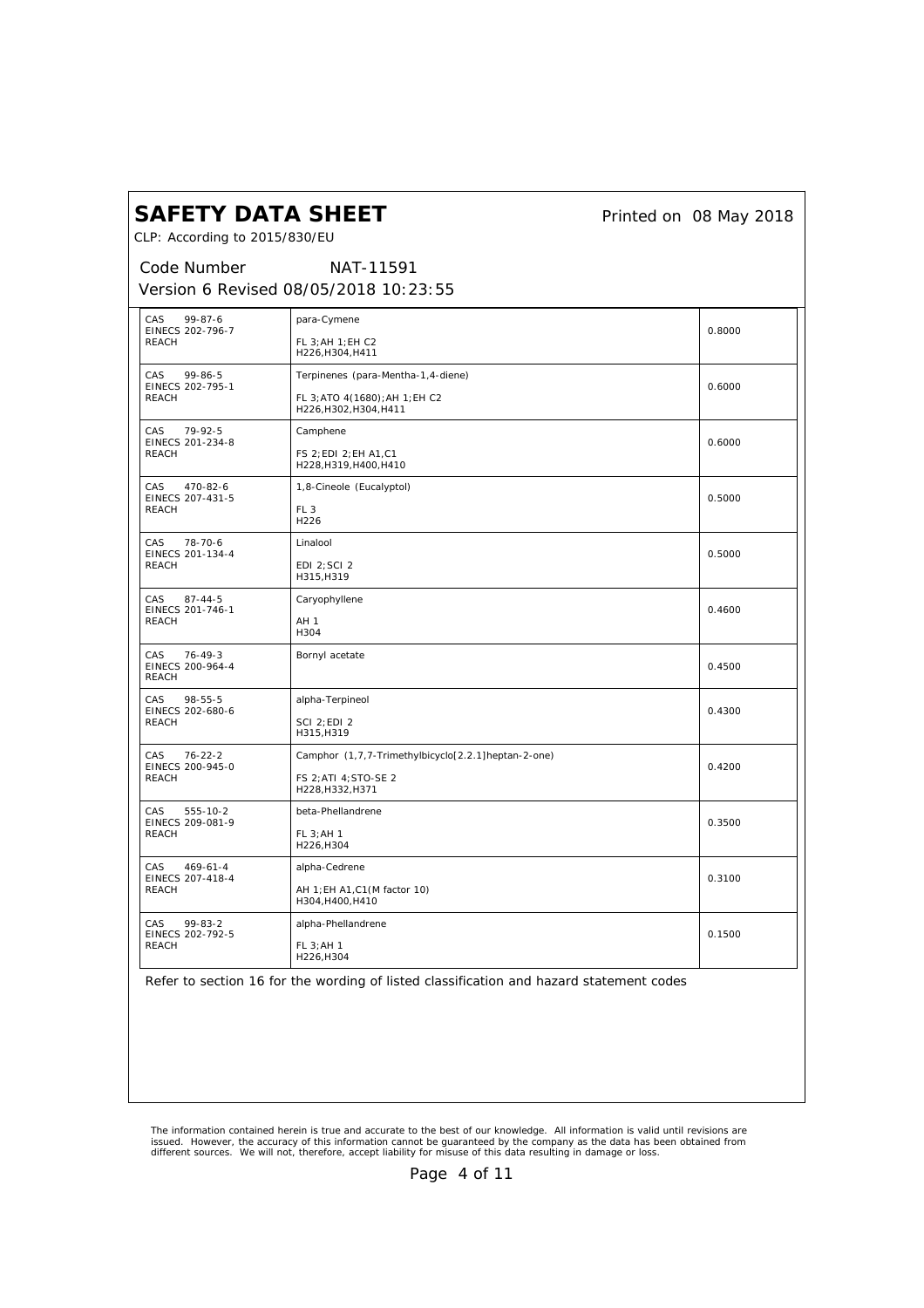*Printed on 08 May 2018*

*Code Number Version 6 Revised 08/05/2018 10:23:55 NAT-11591*

#### **4. First Aid measures**

CLP: According to 2015/830/EU

Take phrases in sections 2 into account

- **4.1 Description of first aid measures**
	- **After inhalation**

Remove from the exposure area to fresh air. Contact a doctor if necessary.

**After skin contact**

Remove contaminated clothing. Wash thoroughly with soap and water. Seek medical advice if irritation persists or there is any sign of tissue damage.

**After eye contact**

Flush with plenty of water and seek medical advice if necessary.

**After ingestion**

Wash mouth with plenty of water and obtain medical advice immediately.

- No further information available at this time **4.2 Most important symptoms and effects, both acute and delayed**
- No further information available at this time **4.3 Indication of immediate medical attention and special treatment needed**
- **5. Fire-fighting measures**
- **5.1 Extinguishing Media** Carbon dioxide, foam or dry powder DO NOT USE A DIRECT WATER JET.
- **5.2 Special hazards arising from the substance or mixture** May produce Carbon dioxide and unidentified organic compounds.
- **5.3 Advice for fire-fighters** Wear protective clothing and avoid inhalation of vapours.
- **6. Accidental release measures**
- **6.1 Personal precautions, protective equipment and emergency procedures** Remove all sources of ignition. Avoid inhalation, skin and eye contact. Ensure proper ventilation.
- **6.2 Environmental precautions** Do not discharge directly into drains or the soil. Keep away from surface and ground water

The information contained herein is true and accurate to the best of our knowledge. All information is valid until revisions are<br>issued. However, the accuracy of this information cannot be guaranteed by the company as the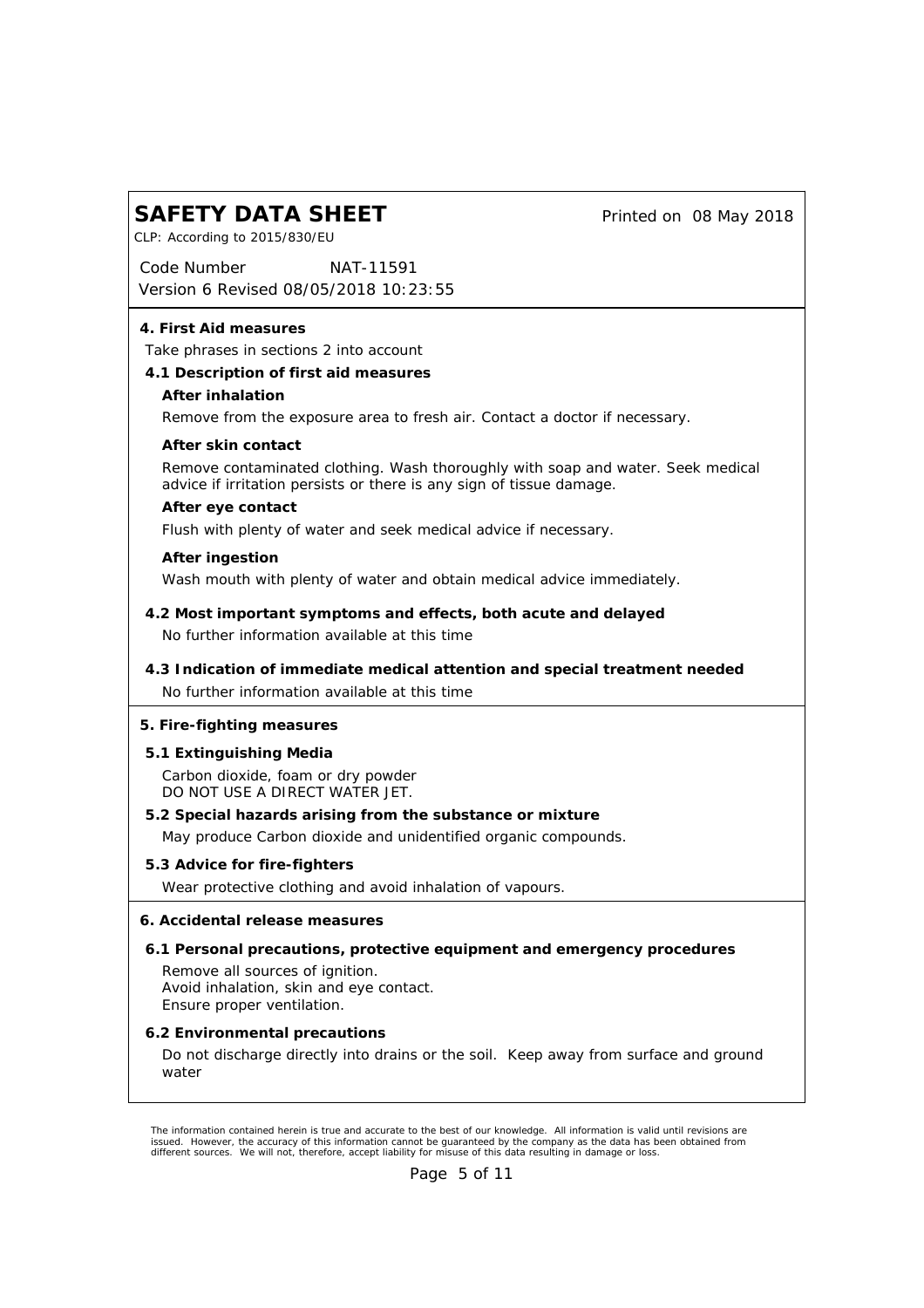*Printed on 08 May 2018*

CLP: According to 2015/830/EU

*Code Number Version 6 Revised 08/05/2018 10:23:55 NAT-11591*

- **6.3 Methods and material for containment and cleaning up** Soak up spillage with sand or other inert absorbant material such as earth or vemiculite; transfer used material to a suitable waste container and dispose in accordance with regulations. **6.4 Reference to other sections**
- Refer to information in Sections 7, 8 and 13
- **7. Handling and storage**
- **7.1 Precautions for safe handling**

Maintain good occupational and personal hygiene. Avoid inhalation and contact with skin and eyes.

- **7.2 Conditions for safe storage, including any incompatibilities** Store in tightly sealed original containers away from ignition sources and in a cool place.
- **7.3 Specific end use(s)** No further information available
- **8. Exposure controls / personal protection**
- **8.1 Control Parameters** No information available
- **8.2 Exposure controls**

**Engineering controls**

No information available

**Individual protection measures**

Refer to Section 5 for specific fire/chemical personal protective equipment advice. Always wash routinely before breaks, meals and at the end of the work period.

**Eye/face protection**

Wear safety goggles.

**Hand protection**

Wear chemically resistant disposable gloves.

**Other skin protection**

Wear overalls. Always wash routinely before breaks, meals and at the end of the work period.

**Respiratory protection**

Not generally required. Use inhalation protection in poorly ventilated areas

*The information contained herein is true and accurate to the best of our knowledge. All information is valid until revisions are* issued. However, the accuracy of this information cannot be guaranteed by the company as the data has been obtained from<br>different sources. We will not, therefore, accept liability for misuse of this data resulting in dama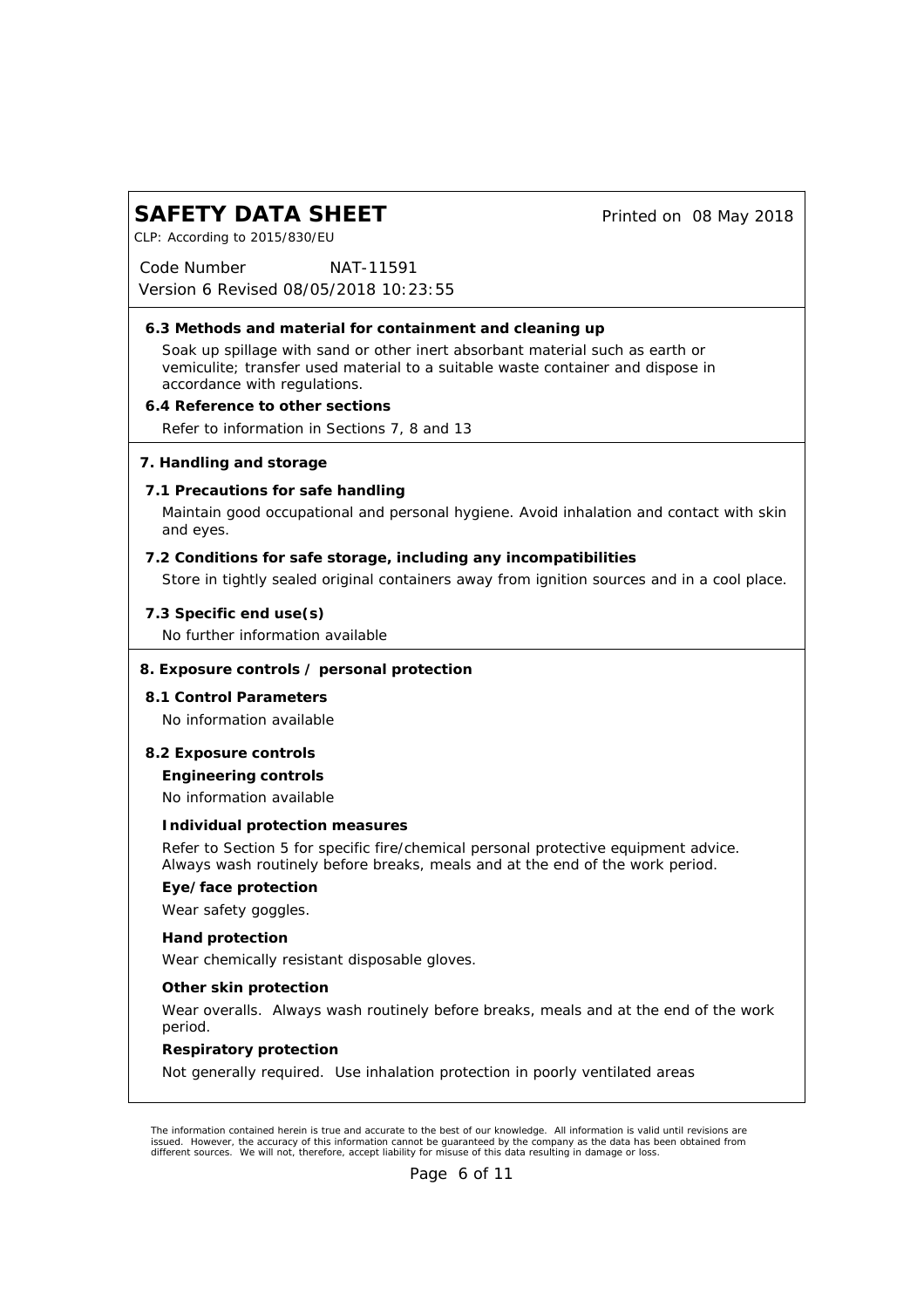| <b>SAFETY DATA SHEET</b><br>CLP: According to 2015/830/EU                                                                                | Printed on 08 May 2018 |  |
|------------------------------------------------------------------------------------------------------------------------------------------|------------------------|--|
| Code Number<br><i>NAT-11591</i><br>Version 6 Revised 08/05/2018 10:23:55                                                                 |                        |  |
| Thermal hazards<br>No information available                                                                                              |                        |  |
| Environmental exposure controls<br>No information available                                                                              |                        |  |
| 9. Physical and chemical properties                                                                                                      |                        |  |
| 9.1 Information on basic physical and chemical properties<br>FLASH POINT (°C)                                                            | 42                     |  |
| Liquid                                                                                                                                   | Non-viscous            |  |
| Colour                                                                                                                                   | Pale Straw             |  |
| Aroma                                                                                                                                    | Pine-like              |  |
| 9.2 Other information<br>No further information available                                                                                |                        |  |
| 10. Stability and reactivity                                                                                                             |                        |  |
| 10.1 Reactivity                                                                                                                          |                        |  |
| Not determined                                                                                                                           |                        |  |
| 10.2 Chemical Stability<br>Not determined                                                                                                |                        |  |
| 10.3 Possibility of hazardous reactions<br>Not determined                                                                                |                        |  |
| 10.4 Conditions to avoid<br>Extreme temperatures                                                                                         |                        |  |
| 10.5 Incompatible materials<br>Highly reactive chemicals which may produce unknown reaction products and so cause<br>additional hazards. |                        |  |
| 10.6 Hazardous decomposition products<br>Not determined                                                                                  |                        |  |
| 11. Toxicological information                                                                                                            |                        |  |
| 11.1 Information on toxicological effects                                                                                                |                        |  |
| Acute toxicity<br>No data available                                                                                                      |                        |  |

The information contained herein is true and accurate to the best of our knowledge. All information is valid until revisions are<br>issued. However, the accuracy of this information cannot be guaranteed by the company as the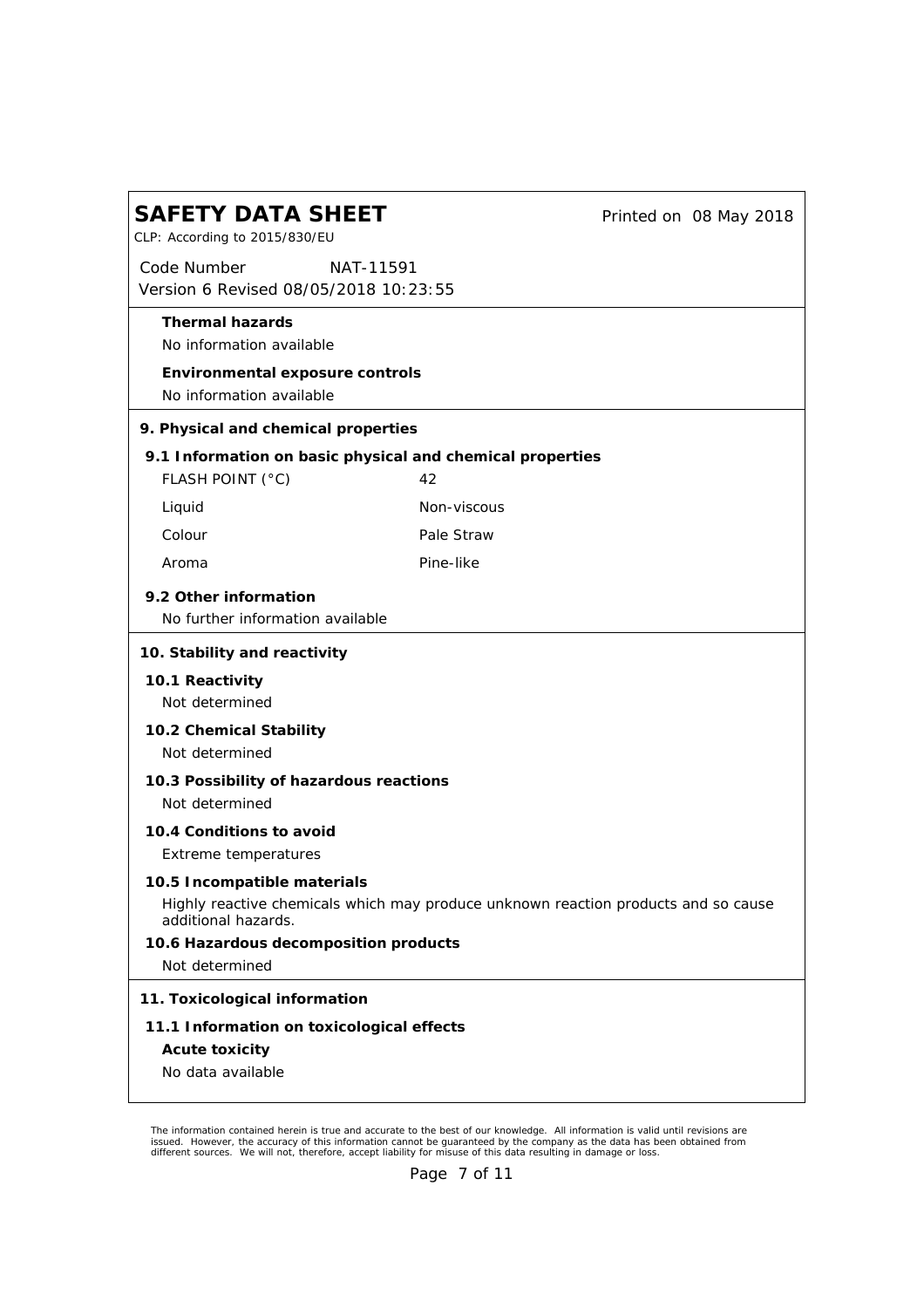CLP: According to 2015/830/EU

*Code Number Version 6 Revised 08/05/2018 10:23:55 NAT-11591*

**Skin corrosion / irritation**

No data available

**Serious eye damage / irritation** No data available

**Respiratory or skin sensitisation**

No data available

**Germ cell mutagenicity**

No data available

**Carcinogenicity** No data available

**Reproductive toxicity** No data available

**STO-single exposure** No data available

**STO-repeated exposure** No data available

**Aspiration hazard** No data available

**Information on likely routes of exposure**

No data available

**Symptoms related to the physical, chemical and toxicological characteristics** No data available

**Delayed and immediate effects as well as chronic effects from short and long-term exposure**

No data available

**Interactive effects** No data available

**Other information**

No data available

*Printed on 08 May 2018*

The information contained herein is true and accurate to the best of our knowledge. All information is valid until revisions are<br>issued. However, the accuracy of this information cannot be guaranteed by the company as the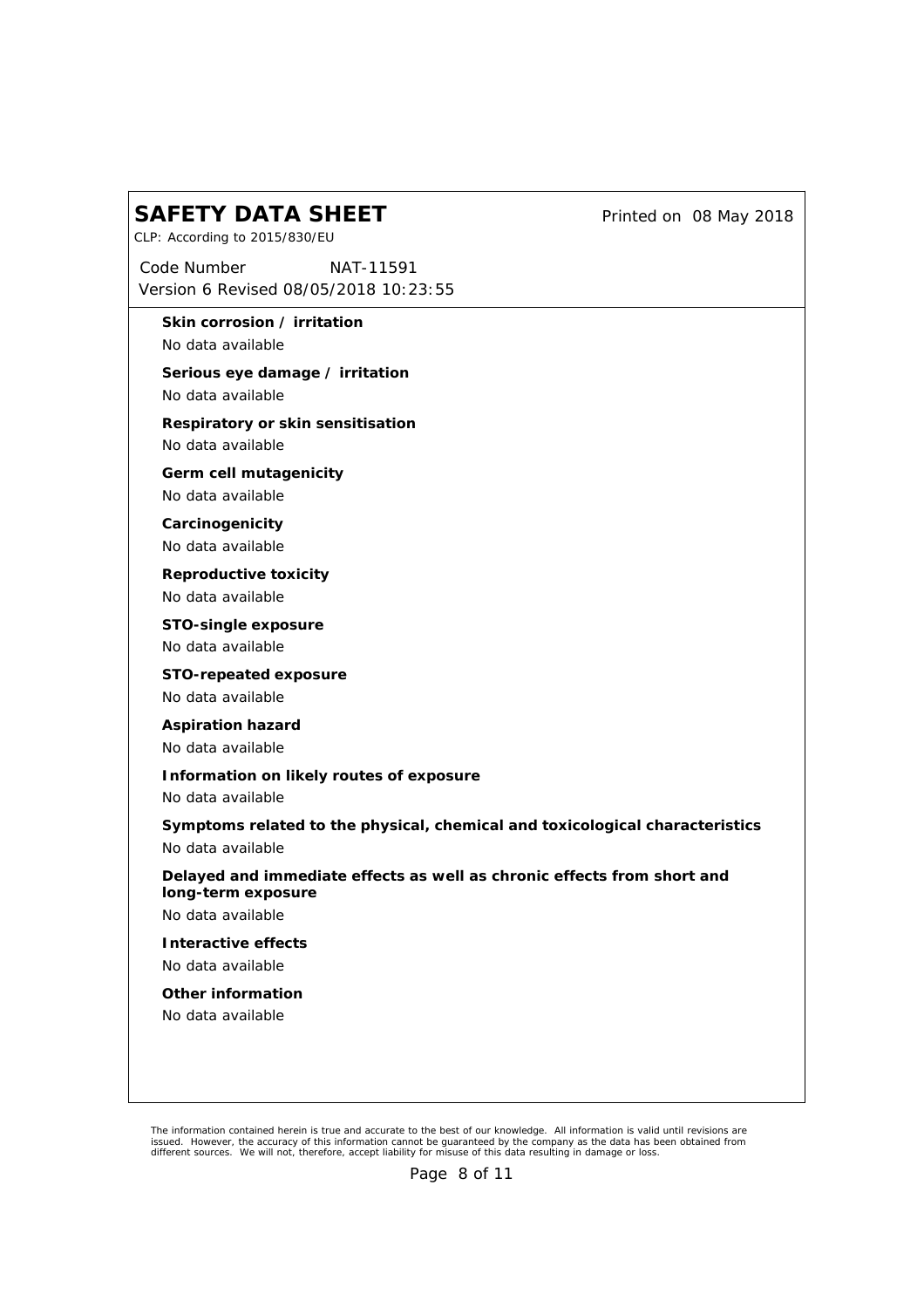#### **SAFETY DATA SHEET** *Code Number Version 6 Revised 08/05/2018 10:23:55 Printed on 08 May 2018* CLP: According to 2015/830/EU *NAT-11591* **12. Ecological information 12.1 Toxicity** No data available; avoid soil, surface water and water-bearing stratum contamination. **12.2 Persistence and degradability** No data available **12.3 Bioaccumulative potential** No data available **12.4 Mobility in soil** No data available **12.5 Results of PBT and vPvB assessment** No data available **12.6 Other adverse effects** No data available **13. Disposal considerations** Please refer to the information in section 8 (Exposure controls and personal protection) **13.1 Waste treatment methods** Dispose in accordance with the law and local regulations. Treat as trade effluent. **14. Transport information 14.1 UN number 14.2 UN proper shipping name** FLAMMABLE LIQUID, N.O.S. (CYPRESS OIL) 1993 **14.3 Transport hazard class(es)** 3 **14.4 Packing group** Tunnel Code III (D/E) **14.5 Environmental Hazards** No relevant information available **14.6 Special precautions for user** No relevant information available **14.7 Transport in bulk according to Annex II of MARPOL73/78 and the IBC Code** Not applicable

The information contained herein is true and accurate to the best of our knowledge. All information is valid until revisions are<br>issued. However, the accuracy of this information cannot be guaranteed by the company as the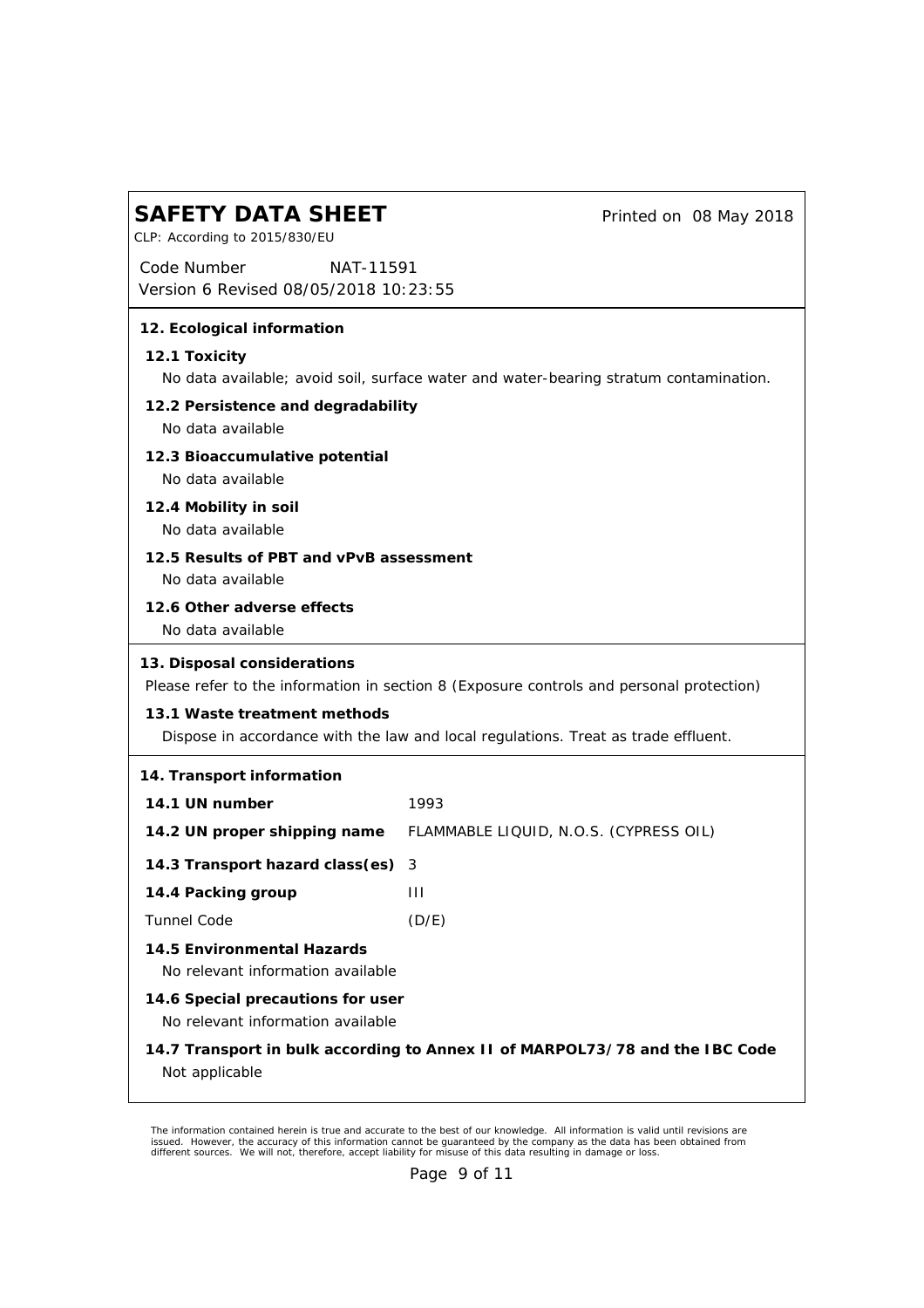CLP: According to 2015/830/EU

*Printed on 08 May 2018*

*Code Number Version 6 Revised 08/05/2018 10:23:55 NAT-11591*

**15. Regulatory information**

**15.1 Safety, health and environmental regulations/legislation specific for the substance or mixture**

No relevant information available at this time

**15.2 Chemical safety assessment**

A chemical safety assessment has not been carried out

#### **16. Other information**

**Full list of precautionary phrases**

| P <sub>210</sub>    | Keep away from heat, hot surfaces, sparks, open flames and<br>other ignnition sources. No smoking. |
|---------------------|----------------------------------------------------------------------------------------------------|
| P <sub>262</sub>    | Do not get in eyes, on skin, or on clothing.                                                       |
| P273                | Avoid release to the environment.                                                                  |
| P <sub>280</sub>    | Wear protective gloves and eye protection                                                          |
| $P301 + P310$       | IF SWALLOWED: Immediately call a poison centre/doctor.                                             |
| P331                | Do NOT induce vomiting.                                                                            |
| $P332 + P313$       | If skin irritation occurs: Get medical advice.                                                     |
|                     | Wording of any hazard classes listed in section 3                                                  |
| FL <sub>3</sub>     | Flammable liquid, category 3                                                                       |
| FS <sub>2</sub>     | Flammable solid, category 2                                                                        |
| ATO 4               | Acute toxicity, oral, category 4                                                                   |
| AH <sub>1</sub>     | Aspiration hazard, category 1                                                                      |
| SCI <sub>2</sub>    | Skin corrosion/irritation, category 2                                                              |
| <b>SS1</b>          | Skin sensitisation, category 1                                                                     |
| SS <sub>1B</sub>    | Skin sensitisation, category 1B                                                                    |
| EDI <sub>2</sub>    | Eye damage/irritation, category 2                                                                  |
| ATI <sub>4</sub>    | Acute toxicity, inhalation, category 4                                                             |
| STO-SE <sub>2</sub> | Specific target organ, single exposure, category 2                                                 |
| EH A1               | Aquatic hazard, acute, category 1                                                                  |
| EH C1               | Aquatic hazard, chronic, category 1                                                                |
| EH C <sub>2</sub>   | Aquatic hazard, chronic, category 2                                                                |
|                     |                                                                                                    |